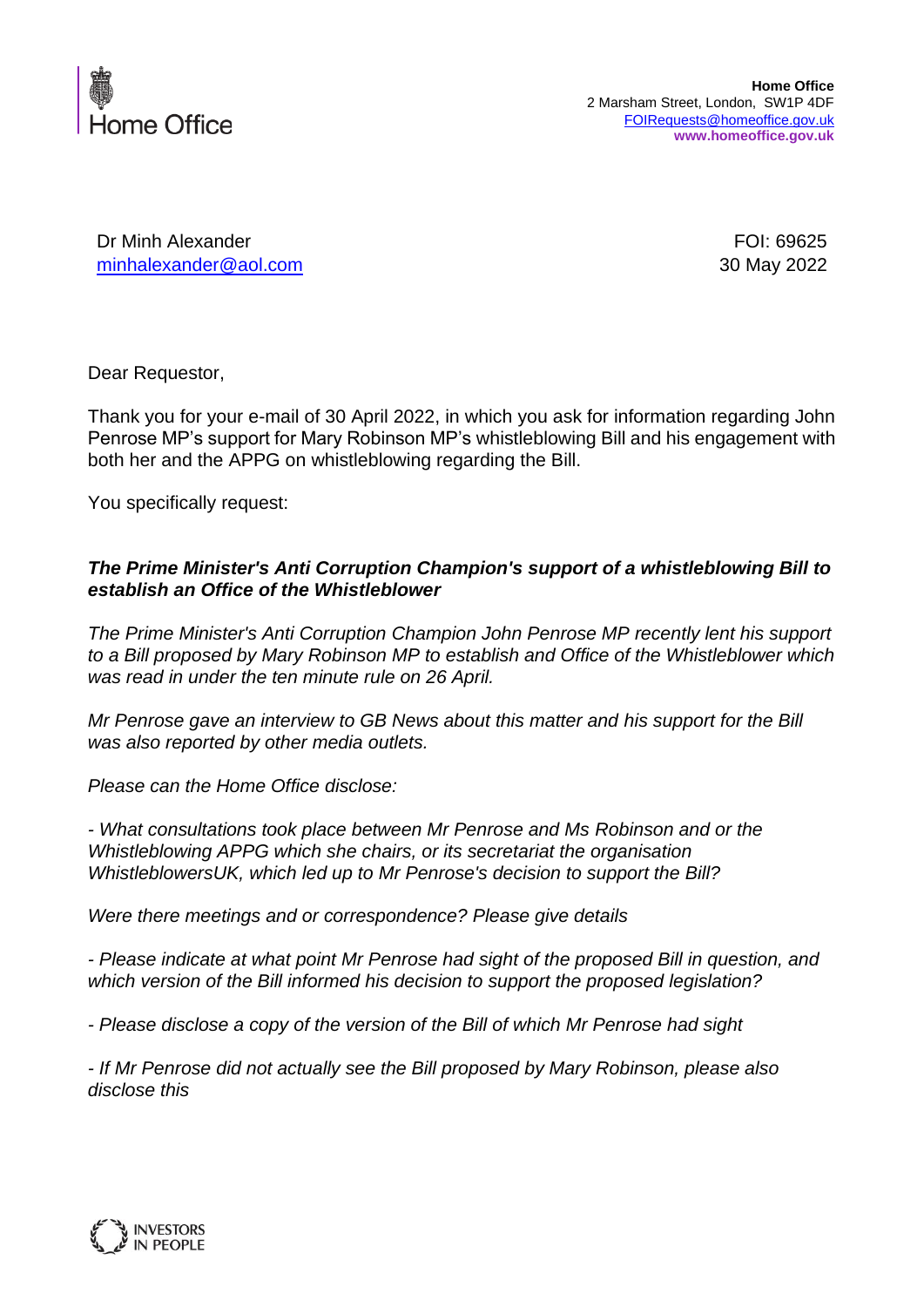*- Please disclose if Mr Penrose discussed the possible future location of the proposed Office of the Whistleblower with Ms Robinson and or the Whistleblowing APPG or its secretariat, WhistleblowersUK*

*- Please advise if any possible government Departments were identified to oversee the putative Office of the Whistleblower, for example, was the Home Office discussed as a possible location for the new whistleblowing regulator?*

Your request has been handled as a request for information under the Freedom of Information Act 2000.

Mr Penrose's [role](https://www.gov.uk/government/people/john-penrose) as the Prime Minister's Anti-Corruption Champion is to challenge and coordinate Government's response to corruption, in this role he is supported by officials in the Joint Anti-Corruption Unit, based in the Home Office. However, it is not a Ministerial appointment and he remains formally outside the Government.

I am able to disclose the email set out in **Annex A** which includes a brief correspondence between Mr Penrose and Ms Robinson which he forwarded to Home Office officials and attached the version of the Bill Mr Penrose supported. Any further consultations, correspondence or meetings pertaining to the Bill that may have taken place were not organised by the Home Office and we therefore do not hold any information regarding them. We also do not hold any information on discussions regarding the proposed Office of the Whistleblower.

Mr Penrose previously met with members of the APPG and other stakeholders on 1<sup>st</sup> December as reported [here.](https://www.gov.uk/government/publications/home-office-senior-officials-business-expenses-and-meetings-october-2021-to-december-2021) He also attended a panel discussion on whistleblowing on 24<sup>th</sup> February which will be reported in the next publication of transparency returns.

If you are dissatisfied with this response, you may request an independent internal review of our handling of your request by submitting a complaint within two months to [FOIRequests@homeoffice.gov.uk,](mailto:FOIRequests@homeoffice.gov.uk) quoting reference 69625. If you ask for an internal review, it would be helpful if you could say why you are dissatisfied with the response.

As part of any internal review the Department's handling of your information request would be reassessed by staff who were not involved in providing you with this response. If you were to remain dissatisfied after an internal review, you would have a right of complaint to the Information Commissioner as established by section 50 of the FOIA.

A link to the Home Office Information Rights Privacy Notice can be found in the following link. This explains how we process your personal information: <https://www.gov.uk/government/publications/information-rights-privacy-notice>

Yours sincerely

**Freedom of Information Home Office**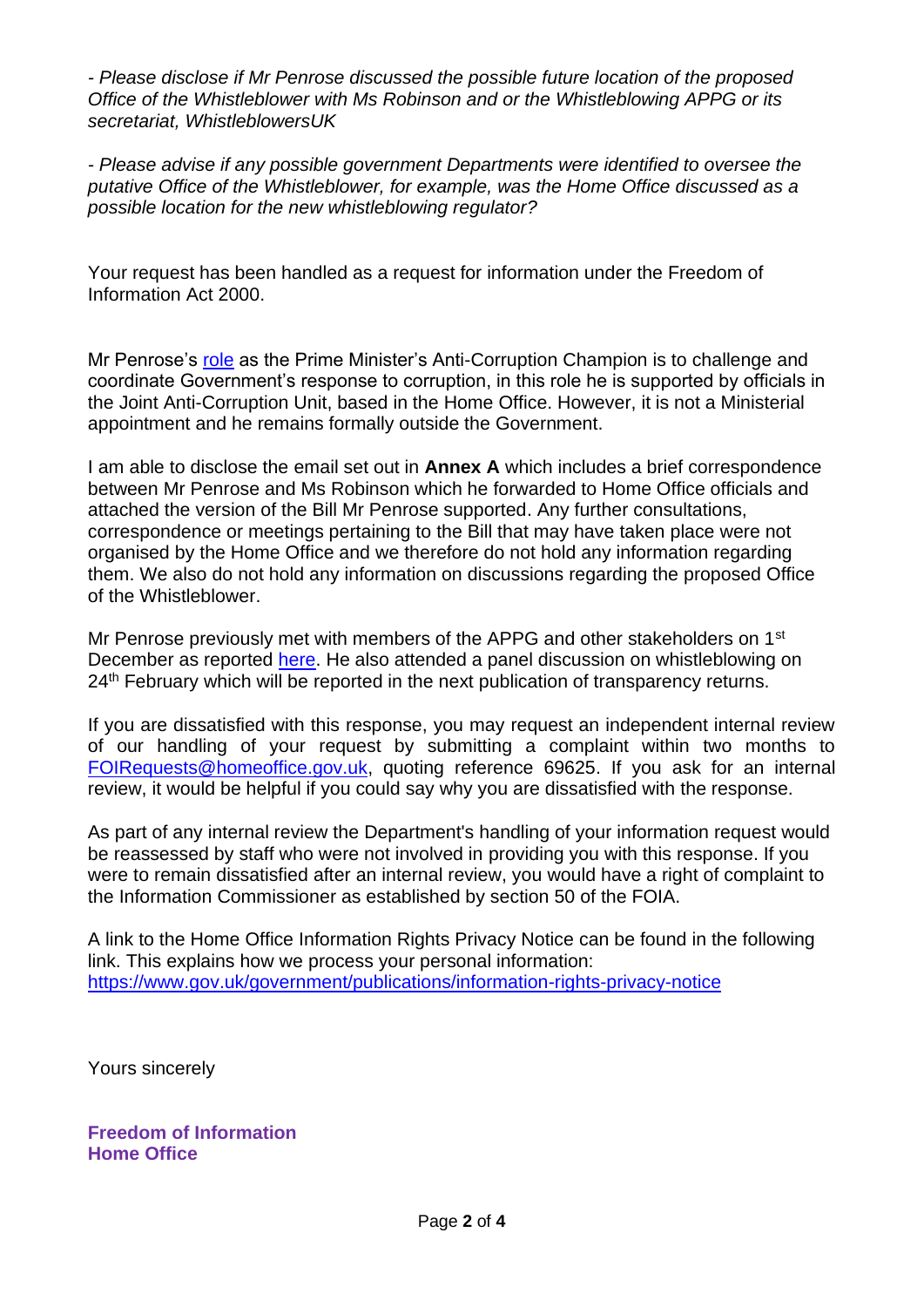## **Annex A**

Freedom of Information request (reference 69625) Disclosed information **From:** PENROSE, John <john.penrose.mp@parliament.uk> **Sent:** 21 April 2022 12:13 To: <redacted> **Subject:** FW: Whistleblowing Bill - Ten Minute Rule Motion

Do you trust this email? This email originated from outside the Home Office, or came from a Home Office system that has not been certified. Please exercise caution before opening attachments or clicking on links within this email or any suspicious email, particularly from unknown senders.

Hi All FYI I have just agreed to be a co-signatory to this 10-minute rule Bill next week, as a way of getting it onto the Government agenda in advance of ECB2. No need for any of you to do anything in particular, but wanted you to know so you aren't blindsided or surprised!

Best wishes

## *John Penrose*

*MP for Weston, Worle & the villages; Prime Minister's Anti-Corruption Champion; Chair of Conservative Policy Forum*

**From:** PENROSE, John **Sent:** 21 April 2022 12:07 **To:** ROBINSON, Mary <mary.robinson.mp@parliament.uk> Cc: <redacted> **Subject:** RE: Whistleblowing Bill - Ten Minute Rule Motion

Hi Mary yes of course please count me in & I will endeavour to be there in the 'doughnut' around you on the day!

Best wishes

## *John Penrose*

*MP for Weston, Worle & the villages; Prime Minister's Anti-Corruption Champion; Chair of Conservative Policy Forum*

**From:** ROBINSON, Mary [<mary.robinson.mp@parliament.uk>](mailto:mary.robinson.mp@parliament.uk) **Sent:** 20 April 2022 17:51 To: PENROSE, John [<john.penrose.mp@parliament.uk>](mailto:john.penrose.mp@parliament.uk) **Subject:** Whistleblowing Bill - Ten Minute Rule Motion

Dear John,

It was good to catch up earlier.

As I mentioned, I have secured what will be one of the last Ten Minute Rule slots for this session on Tuesday 26th April.